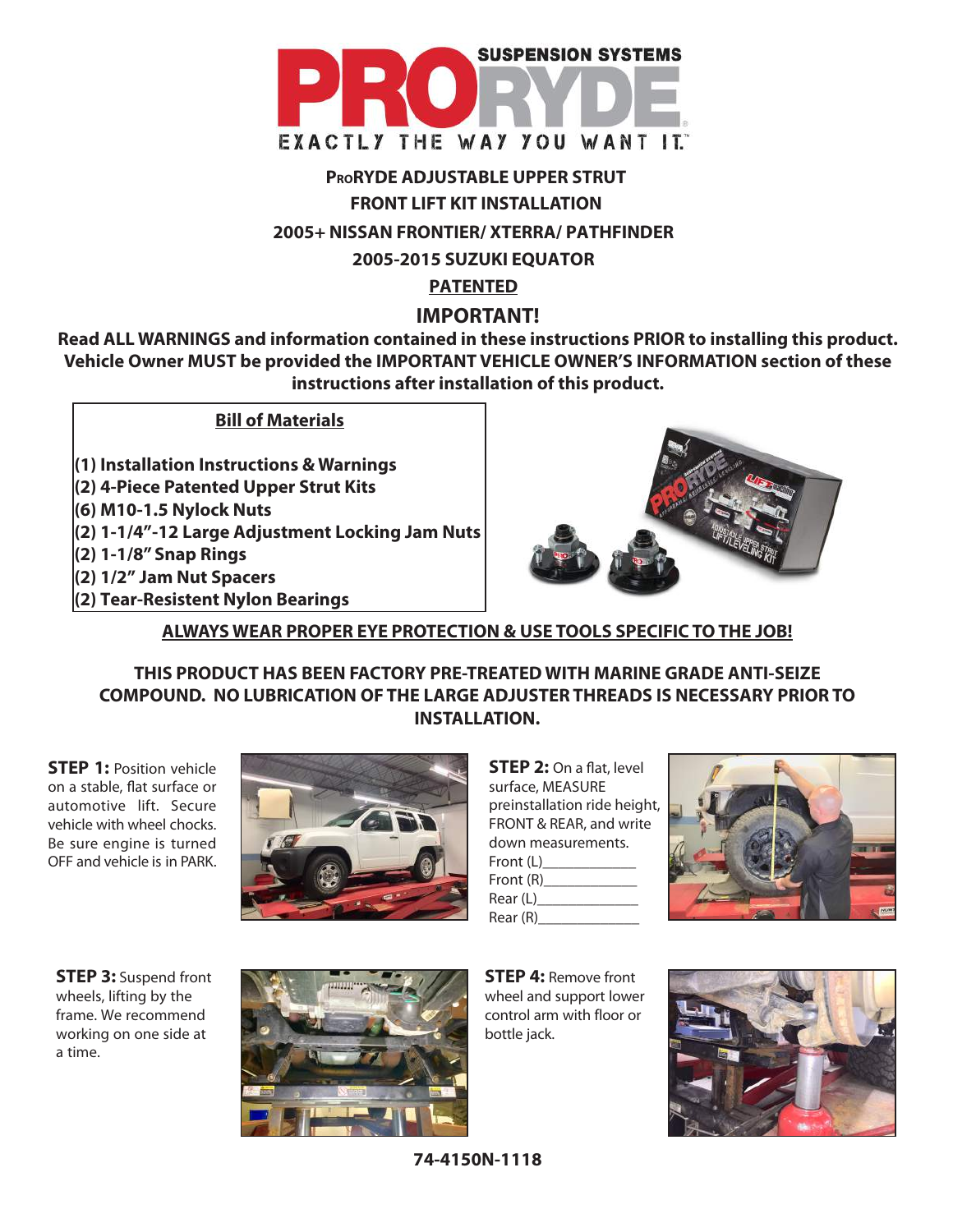**STEP 5:** Disconnect ABS/ vacuum line brackets , if equipped, to allow slack.



**STEP 6: Disconnect sway** bar from the sway bar link at the top on both sides. Move sway bar out of the way.



**STEP 7:** Remove tie rod end cotter pin. Loosen but don't complety remove the nut. Leave it on to protect the threads, but loose enough to remove with your fingers. Use hammer or joint removal tool to separate the taper.



**STEP 8:** Remove upper ball joint cotter pin. Loosen but don't completely remove the nut. Leave it on to protect the threads, but loose enough to remove with your fingers. Use hammer or joint removal tool to separate the taper.



**STEP 9:** Loosen and remove lower strut bolt and nut.



**STEP 10:** Loosen and remove three upper strut mounting nuts.



**STEP 11:** Carefully swing knuckle assembly out of the way, taking care to not over extend axle. Slowly lower jack set in Step 4. Remove strut assembly.



**STEP 12:** Secure new LIFTmachine kit to the strut assembly, using new M10-1.5 nylock nuts supplied. **\*\*\*Be sure the Threaded Adjustment Screw Rotates FREELY after securing kit to the OEM strut.\*\*\***



**STEP 13:** Trim strut mounting studs flush with top of OEM nut.



**STEP 14: \*IMPORTANT\*** Before reinstalling strut assembly make sure to install white tear-resistant nylon bearing plate!

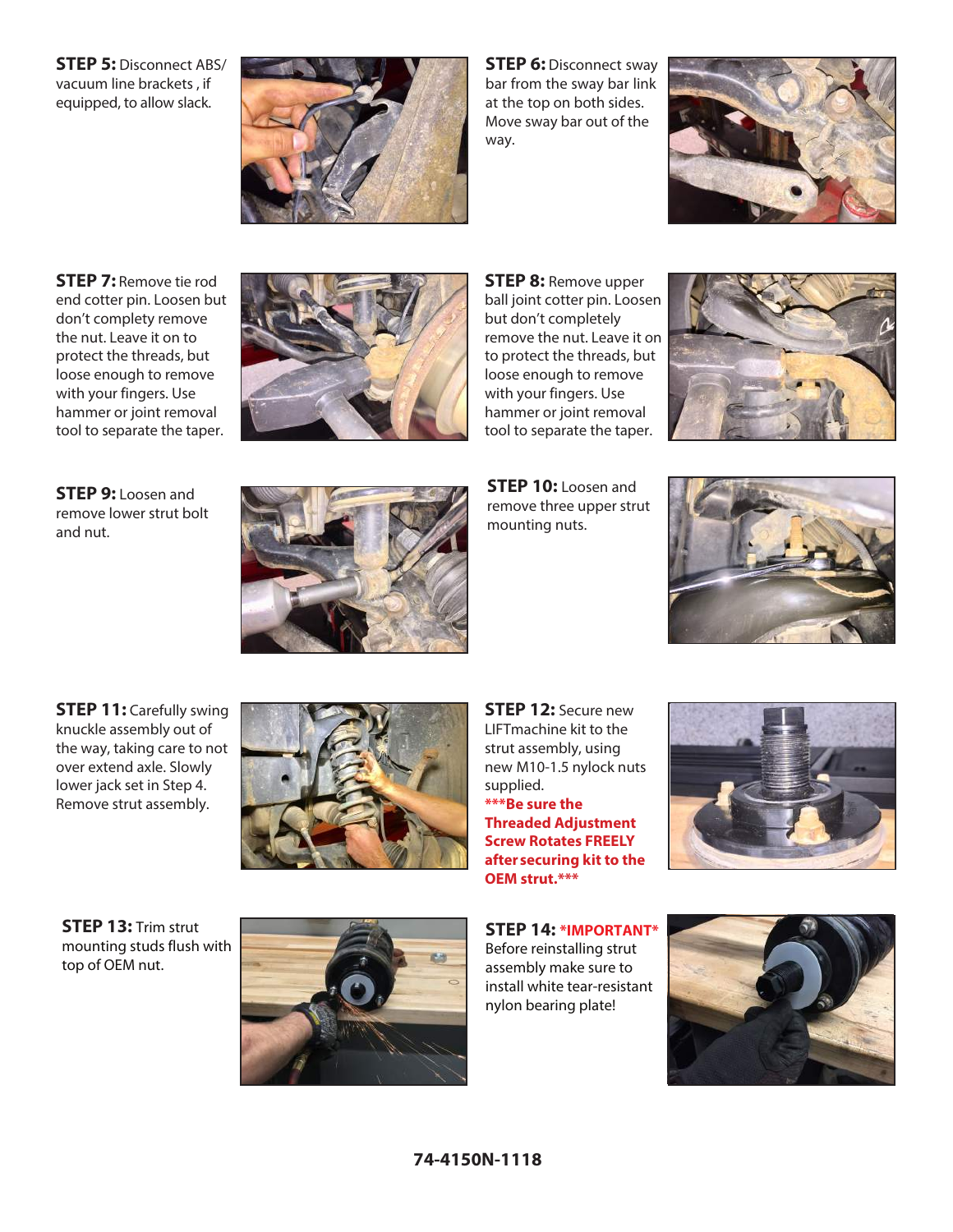#### **STEP 15: IMPORTANT!** Be sure the Threaded Adjustment

Screw Rotates FREELY after securing kit to the OEM strut. If not, slightly loosen the three upper stud nuts and rotate the Threaded Adjustment Screw slightly **UPWARD**. Re-torque upper stud nuts to OEM specifications and recheck that the Threaded Adjustment Screw now rotates properly for adjustment after installation. If this is skipped the kit will not adjust after installation!!

**STEP 16:** Remove bracket on top of strut tower. Retain hardware for reinstallation.



**STEP 17:** Install Top Connection Plate using supplied M10-1.5 nylock nuts. Torque to 45 ft-lbs.



**STEP 18:** Rotate strut assembly 180\* and install into vehicle.



**STEP 19:** Install Jam Nut Spacer followed by Jam Nut and Snap Ring. After final height adjustment tighten Jam Nut and reinstall bracket removed in Step 15. \*\*TIP\*\* To aid in future adjustments; coat threads between Jam Nut and Inner Adjustment Screw with anitseize.



**STEP 20:** Reinstall lower strut bolt and nut. Torque to manufacturer's specifications.



**STEP 21:** Supporting the lower control arm with a jack, use a ratchet strap or similar device to hold upper arm down so ball joint taper seats into knuckle. \*\*TIP\*\* raise lower control arm with jack while making sure vehicle stays stable.

**STEP 23:** Reinstall Tie rod nut, torque to manufacturer's specifications. Install new cotter pin (not included). Reinstall sway bar end link and torque to manufacturer's specifications.



**STEP 22:** Reinstall ball joint nut and torque to manufacturer's specifications. Install new cotter pin (not included).





**STEP 24:** Reconnect ABS/Vacuum line brackets, that were disconnected in Step 5.

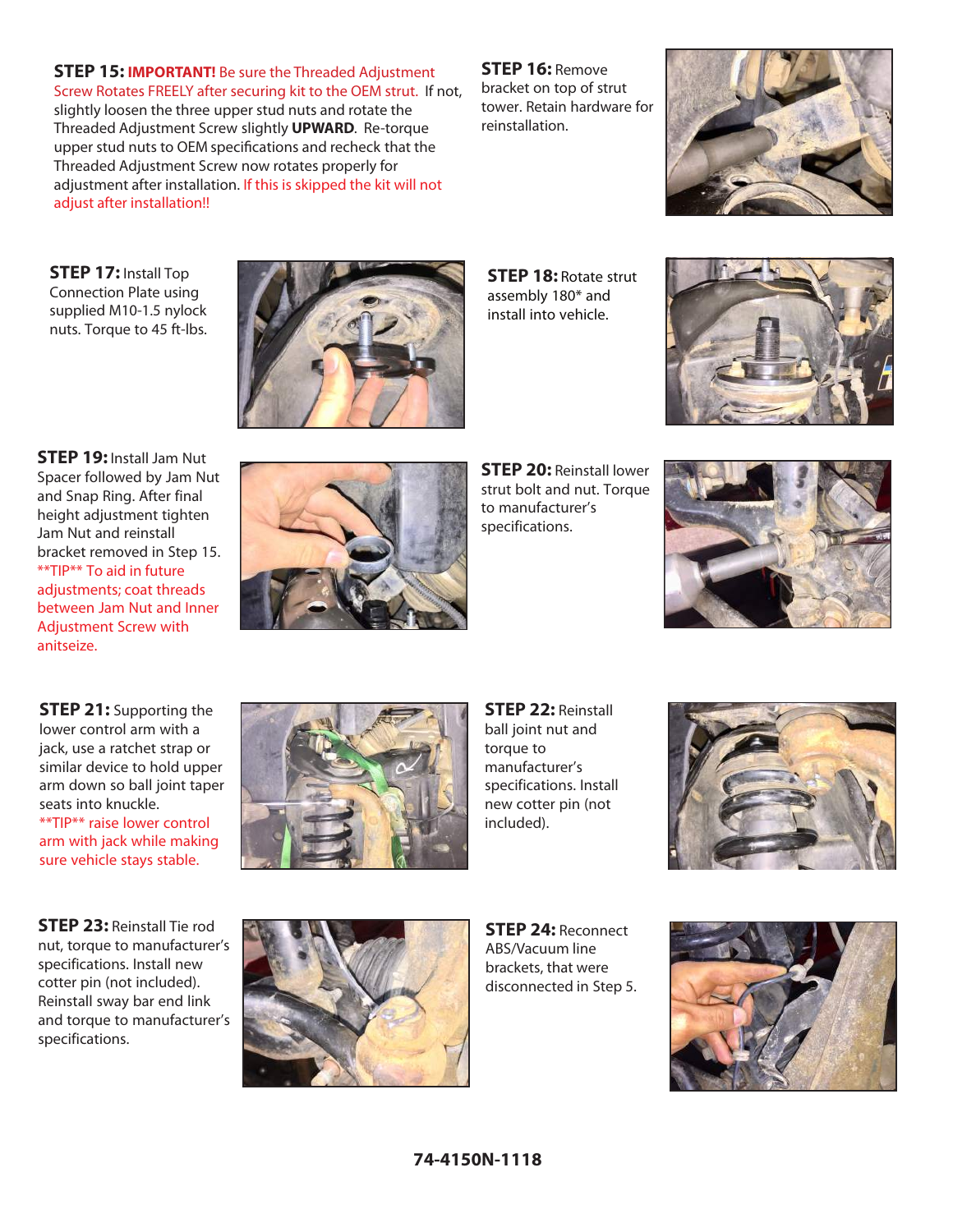**STEP 25:** Reinstall tire/ wheel assemblies, and check that ALL suspension components and lug nuts have been properly torqued to manufacturer's specs.



**STEP 26:** Lower the vehicle, jounce suspension and measure ride height of EACH SIDE of the vehicle. Measure from the bottom of the wheel/rim to the lip of the fender.



#### **STEP 27:** IMPORTANT! ADJUSTING FRONT RIDE HEIGHT AFTER INSTALLATION.

1) Lift vehicle by the frame, allowing wheels to hang freely. Secure using jack stands & wheel chocks. 2) Loosen the Large 1-1/4"-12 Top Jam Nut several complete turns.

3) Using a standard ½" ratchet, engage the ½" Threaded Adjuster at the TOP of the new lift kit. 4) Turn **COUNTER-CLOCKWISE** to **INCREASE** ride height, and **CLOCKWISE** to **DECREASE** ride height. 5) Each full turn of the Threaded Adjuster will result in approximately ¼" of ride height change. 6) Each ½ turn of the Threaded Adjuster will result in approximately 1/8" of ride height change.

LOWER THE VEHICLE, JOUNCE SUSPENSION, AND MEASURE RIDE HEIGHT. BE SURE VEHICLE IS LEVEL FROM SIDE-TO-SIDE AND AT THE DESIRED RIDE HEIGHT, MAKING ADDITIONAL ADJUSTMENTS AS REQUIRED. RETORQUE ALL FASTENERS TO OEM SPECS.

#### **IMPORTANT! RETIGHTEN THE LARGE 1-1/4"-12 TOP JAM NUT AFTER FINAL ADJUSTMENTS ARE MADE.**

**STEP 28:** Perform a complete wheel alignment, utilizing a Certified Alignment Technician with experience working on lifted vehicles.



**STEP 29:** ADJUST HEADLIGHTS to accommodate new front ride height position

**IMPORTANT! Check all fasteners for proper torque. Check to insure there is adequate clearance between all rotating, mobile, fixed and heated members. Check steering for interference and proper working order. Test brake system.**



Complete a full 4-corner lift and install a PRORYDE ADJUSTABLE Rear Shackle Kit!





#### **74-4150N-1118**